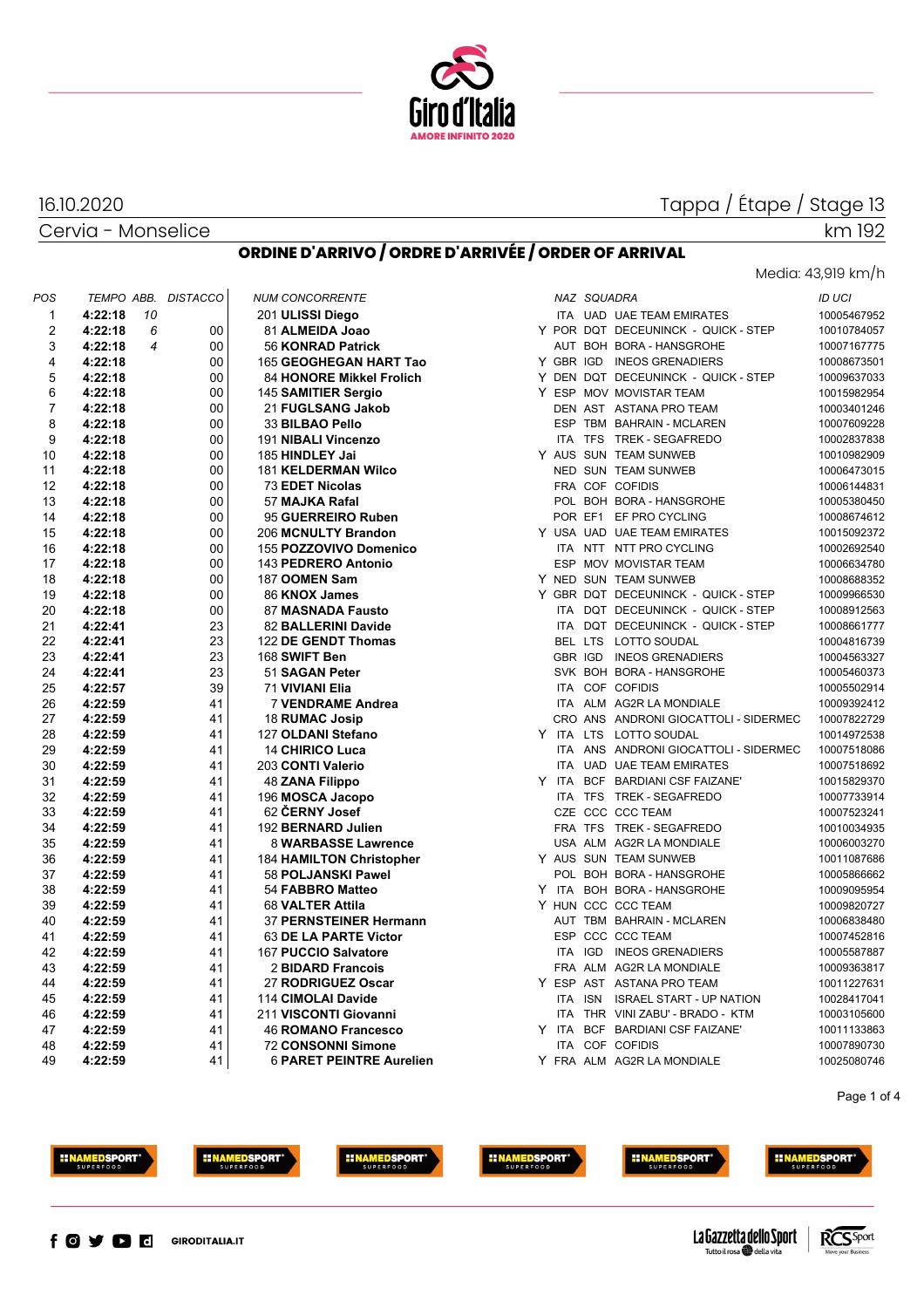

# Tappa / Étape / Stage 13 km 192

Media: 43,919 km/h

Cervia - Monselice

16.10.2020

|  |  | ORDINE D'ARRIVO / ORDRE D'ARRIVÉE / ORDER OF ARRIVAL |
|--|--|------------------------------------------------------|
|--|--|------------------------------------------------------|

| POS |         |                | TEMPO ABB. DISTACCO | <b>NUM CONCORRENTE</b>           |  | NAZ SQUADRA |                                         | ID UCI      |
|-----|---------|----------------|---------------------|----------------------------------|--|-------------|-----------------------------------------|-------------|
| 50  | 4:22:59 |                | 41                  | <b>151 MEINTJES Louis</b>        |  |             | RSA NTT NTT PRO CYCLING                 | 10007524251 |
| 51  | 4:22:59 |                | 41                  | <b>32 BATTAGLIN Enrico</b>       |  |             | ITA TBM BAHRAIN - MCLAREN               | 10005467447 |
| 52  | 4:22:59 |                | 41                  | 101 DEMARE Arnaud                |  |             | FRA GFC GROUPAMA-FDJ                    | 10006467052 |
| 53  | 4:22:59 |                | 41                  | 124 HAGEN Carl Fredrik           |  |             | NOR LTS LOTTO SOUDAL                    | 10088502578 |
| 54  | 4:22:59 |                | 41                  | 66 MALECKI Kamil                 |  |             | Y POL CCC CCC TEAM                      | 10008628637 |
| 55  | 4:22:59 |                | 41                  | 162 CASTROVIEJO NICOLAS Jonathan |  |             | ESP IGD INEOS GRENADIERS                | 10004617180 |
| 56  | 4:22:59 |                | 41                  | 148 VILLELLA Davide              |  |             | ITA MOV MOVISTAR TEAM                   | 10008700880 |
| 57  | 4:22:59 |                | 41                  | 188 TUSVELD Martijn              |  |             | <b>NED SUN TEAM SUNWEB</b>              | 10007296707 |
| 58  | 4:23:05 |                | 47                  | 61 ZAKARIN IInur                 |  |             | RUS CCC CCC TEAM                        | 10005501496 |
| 59  | 4:23:07 |                | 49                  | 25 GREGAARD WILSLY Jonas         |  |             | Y DEN AST ASTANA PRO TEAM               | 10009765860 |
| 60  | 4:23:09 |                | 51                  | 88 SERRY Pieter                  |  |             | BEL DQT DECEUNINCK - QUICK - STEP       | 10007158580 |
| 61  | 4:23:48 |                | 01:30               | 47 TONELLI Alessandro            |  |             | ITA BCF BARDIANI CSF FAIZANE'           | 10007527786 |
| 62  | 4:23:48 |                | 01:30               | 156 SOBRERO Matteo               |  |             | Y ITA NTT NTT PRO CYCLING               | 10009976836 |
| 63  | 4:23:48 |                | 01:30               | 195 CONCI Nicola                 |  |             | Y ITA TFS TREK-SEGAFREDO                | 10014404985 |
| 64  | 4:23:48 |                | 01:30               | 154 O'CONNOR Ben                 |  |             | Y AUS NTT NTT PRO CYCLING               | 10009780513 |
| 65  | 4:23:53 |                | 01:35               | 144 RUBIO Einer Augusto          |  |             | Y COL MOV MOVISTAR TEAM                 | 10057336175 |
| 66  | 4:23:58 |                | 01:40               | 126 HOLMES Matthew               |  |             | GBR LTS LOTTO SOUDAL                    | 10007962973 |
| 67  | 4:24:09 |                | 01:51               | 102 FRANKINY Kilian              |  |             | SUI GFC GROUPAMA - FDJ                  | 10008672790 |
| 68  | 4:24:16 |                | 01:58               | 105 KONOVALOVAS Ignatas          |  |             | LTU GFC GROUPAMA - FDJ                  | 10002921805 |
| 69  | 4:24:16 |                | 01:58               | 104 GUGLIELMI Simon              |  |             | Y FRA GFC GROUPAMA-FDJ                  | 10014624449 |
| 70  | 4:24:27 |                | 02:09               | 75 HANSEN Jesper                 |  |             | DEN COF COFIDIS                         | 10006828174 |
| 71  | 4:25:52 | $\mathcal I$   | 03:34               | <b>3 BOUCHARD Geoffrey</b>       |  |             | FRA ALM AG2R LA MONDIALE                | 10011942704 |
| 72  | 4:25:53 |                | 03:35               | 78 ROSSETTO Stephane             |  |             | FRA COF COFIDIS                         | 10004444402 |
| 73  | 4:26:10 |                | 03:52               | 106 SCOTSON Miles                |  |             | AUS GFC GROUPAMA - FDJ                  | 10007809894 |
| 74  | 4:30:33 |                | 08:15               | 5 HANNINEN Jaakko                |  |             | Y FIN ALM AG2R LA MONDIALE              | 10009419791 |
| 75  | 4:30:33 |                | 08:15               | 166 NARVAEZ Jhonatan Manuel      |  |             | Y ECU IGD INEOS GRENADIERS              | 10009637235 |
| 76  | 4:30:40 |                | 08:22               | 197 NIBALI Antonio               |  |             | ITA TFS TREK - SEGAFREDO                | 10009392210 |
| 77  | 4:30:40 |                | 08:22               | 24 FELLINE Fabio                 |  |             | ITA AST ASTANA PRO TEAM                 | 10005982456 |
| 78  | 4:31:43 |                | 09:25               | 158 WYSS Danilo                  |  |             | SUI NTT NTT PRO CYCLING                 | 10002909980 |
| 79  | 4:31:43 |                | 09:25               | 125 HANSEN Adam James            |  |             | AUS LTS LOTTO SOUDAL                    | 10002920488 |
| 80  | 4:31:43 |                | 09:25               | 12 BISOLTI Alessandro            |  |             | ITA ANS ANDRONI GIOCATTOLI - SIDERMEC   | 10005390958 |
| 81  | 4:31:43 |                | 09:25               | <b>16 RAVANELLI Simone</b>       |  |             | Y ITA ANS ANDRONI GIOCATTOLI - SIDERMEC | 10010086970 |
| 82  | 4:31:43 |                | 09:25               | 13 CEPEDA Jefferson              |  |             | Y ECU ANS ANDRONI GIOCATTOLI - SIDERMEC | 10016009832 |
| 83  | 4:31:43 |                | 09:25               | 92 CAICEDO Jonathan              |  |             | ECU EF1 EF PRO CYCLING                  | 10009484358 |
| 84  | 4:31:43 |                | 09:25               | <b>194 CICCONE Giulio</b>        |  |             | ITA TFS TREK - SEGAFREDO                | 10009709175 |
| 85  | 4:31:43 |                | 09:25               | 128 VANHOUCKE Harm               |  |             | Y BEL LTS LOTTO SOUDAL                  | 10014276865 |
| 86  | 4:31:43 |                | 09:25               | 146 SEPULVEDA Eduardo            |  |             | ARG MOV MOVISTAR TEAM                   | 10006564860 |
| 87  | 4:31:43 |                | 09:25               | 142 CATALDO Dario                |  |             | ITA MOV MOVISTAR TEAM                   | 10003092765 |
| 88  | 4:31:43 | $\overline{c}$ | 09:25               | 214 ROTA Lorenzo                 |  |             | Y ITA THR VINI ZABU' - BRADO - KTM      | 10009393523 |
| 89  | 4:31:43 |                | 09:25               | 121 ARMEE Sander                 |  |             | BEL LTS LOTTO SOUDAL                    | 10005708533 |
| 90  | 4:31:43 |                | 09:25               | 35 NOVAK Domen                   |  |             | Y SLO TBM BAHRAIN - MCLAREN             | 10009372406 |
| 91  | 4:33:09 |                | 10:51               | 85 KEISSE IIjo                   |  |             | BEL DQT DECEUNINCK - QUICK - STEP       | 10002264023 |
| 92  | 4:33:09 |                | 10:51               | 213 FRAPPORTI Marco              |  |             | ITA THR VINI ZABU' - BRADO - KTM        | 10004501891 |
| 93  | 4:33:09 |                | 10:51               | 215 SPREAFICO Matteo             |  |             | ITA THR VINI ZABU' - BRADO - KTM        | 10008198201 |
| 94  |         |                |                     |                                  |  |             | ITA THR VINI ZABU' - BRADO - KTM        | 10005658114 |
|     | 4:33:31 |                | 11:13               | 218 ZARDINI Edoardo              |  |             |                                         |             |
| 95  | 4:35:38 |                | 13:20               | 202 BJERG Mikkel                 |  |             | Y DEN UAD UAE TEAM EMIRATES             | 10015825936 |
| 96  | 4:35:38 | 3              | 13:20               | 15 PELLAUD Simon                 |  |             | SUI ANS ANDRONI GIOCATTOLI - SIDERMEC   | 10007518894 |
| 97  | 4:35:38 |                | 13:20               | 11 BAIS Mattia                   |  |             | Y ITA ANS ANDRONI GIOCATTOLI - SIDERMEC | 10013879771 |
| 98  | 4:35:38 |                | 13:20               | 43 FIORELLI Filippo              |  |             | ITA BCF BARDIANI CSF FAIZANE'           | 10010643207 |

Page 2 of 4







**INAMEDSPORT** 





**INAMEDSPORT** 



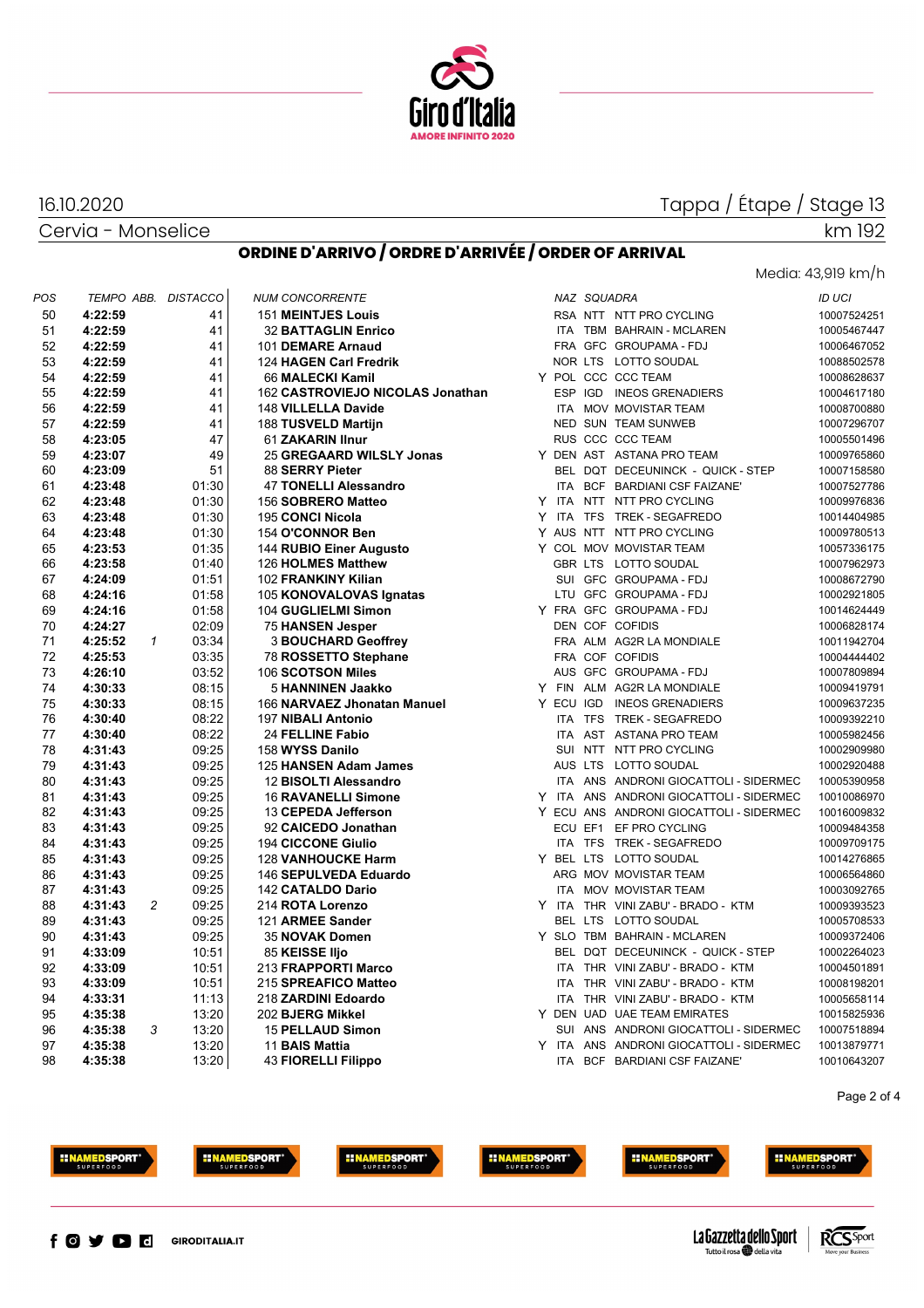

# Tappa / Étape / Stage 13

Cervia - Monselice

16.10.2020

# **ORDINE D'ARRIVO / ORDRE D'ARRIVÉE / ORDER OF ARRIVAL**

## Media: 43,919 km/h

km 192

| POS | TEMPO ABB. DISTACCO |       | <b>NUM CONCORRENTE</b>              |  | NAZ SQUADRA |                                       | <b>ID UCI</b>              |
|-----|---------------------|-------|-------------------------------------|--|-------------|---------------------------------------|----------------------------|
| 99  | 4:35:38             | 13:20 | 45 MAZZUCCO Fabio                   |  |             | Y ITA BCF BARDIANI CSF FAIZANE'       | 10015827451                |
| 100 | 4:35:38             | 13:20 | 67 ROSSKOPF Joseph                  |  |             | USA CCC CCC TEAM                      | 10006002967                |
| 101 | 4:35:38             | 13:20 | 157 SUNDERLAND Dylan                |  |             | Y AUS NTT NTT PRO CYCLING             | 10010995841                |
| 102 | 4:35:38             | 13:20 | 44 LONARDI Giovanni                 |  |             | Y ITA BCF BARDIANI CSF FAIZANE'       | 10014704978                |
| 103 | 4:35:38             | 13:20 | <b>152 CAMPENAERTS Victor</b>       |  |             | BEL NTT NTT PRO CYCLING               | 10008913371                |
| 104 | 4:35:38             | 13:20 | 64 GRADEK Kamil                     |  |             | POL CCC CCC TEAM                      | 10005750262                |
| 105 | 4:35:38             | 13:20 | 38 TRATNIK Jan                      |  |             | SLO TBM BAHRAIN - MCLAREN             | 10006486452                |
| 106 | 4:35:38             | 13:20 | 153 GEBREIGZABHIER Amanuel          |  |             | ERI NTT NTT PRO CYCLING               | 10009583883                |
| 107 | 4:35:38             | 13:20 | 193 BRAMBILLA Gianluca              |  |             | ITA TFS TREK - SEGAFREDO              | 10005818162                |
| 108 | 4:35:38             | 13:20 | 17 RESTREPO Jhonatan                |  |             | COL ANS ANDRONI GIOCATTOLI - SIDERMEC | 10009037552                |
| 109 | 4:35:38             | 13:20 | 207 MOLANO BENAVIDES Juan Sebastian |  |             | COL UAD UAE TEAM EMIRATES             | 10008971268                |
| 110 | 4:35:38             | 13:20 | 23 CONTRERAS Rodrigo                |  |             | COL AST ASTANA PRO TEAM               | 10009360783                |
| 111 | 4:35:38             | 13:20 | 98 WHELAN James                     |  |             | Y AUS EF1 EF PRO CYCLING              | 10046251200                |
| 112 | 4:35:38             | 13:20 | 93 CLARKE Simon                     |  |             | AUS EF1 EF PRO CYCLING                | 10003032949                |
| 113 | 4:35:38             | 13:20 | 96 KANGERT Tanel                    |  |             | EST EF1 EF PRO CYCLING                | 10003205630                |
| 114 | 4:35:38             | 13:20 | 74 HAAS Nathan                      |  |             | AUS COF COFIDIS                       | 10005768248                |
| 115 | 4:35:38             | 13:20 | 182 DENZ Nico                       |  |             | <b>GER SUN TEAM SUNWEB</b>            | 10008669659                |
| 116 | 4:35:38             | 13:20 | 31 ARASHIRO Yukiya                  |  |             | JPN TBM BAHRAIN - MCLAREN             | 10004556253                |
| 117 | 4:35:38             | 13:20 | <b>41 CARBONI Giovanni</b>          |  |             | Y ITA BCF BARDIANI CSF FAIZANE'       | 10009391503                |
| 118 | 4:35:38             | 13:20 | 163 DENNIS Rohan                    |  |             | AUS IGD INEOS GRENADIERS              | 10005889193                |
| 119 | 4:35:38             | 13:20 | 97 MORTON Lachlan                   |  |             | AUS EF1 EF PRO CYCLING                | 10007597306                |
| 120 | 4:35:38             | 13:20 | 141 CARRETERO Hector                |  |             | Y ESP MOV MOVISTAR TEAM               | 10015833818                |
| 121 | 4:35:38             | 13:20 | 103 GUARNIERI Jacopo                |  |             | ITA GFC GROUPAMA - FDJ                | 10003284543                |
| 122 | 4:35:38             | 13:20 | 164 GANNA Filippo                   |  |             | Y ITA IGD INEOS GRENADIERS            | 10009164056                |
| 123 | 4:35:38             | 13:20 | <b>76 LE TURNIER Mathias</b>        |  |             | Y FRA COF COFIDIS                     | 10009498001                |
| 124 | 4:35:38             | 13:20 | 183 HAGA Chad                       |  |             | USA SUN TEAM SUNWEB                   | 10007881333                |
| 125 | 4:35:38             | 13:20 | 208 RICHEZE Maximiliano Ariel       |  |             | ARG UAD UAE TEAM EMIRATES             | 10089627778                |
| 126 | 4:35:38             | 13:20 | 212 BEVILACQUA Simone               |  |             | Y ITA THR VINI ZABU' - BRADO - KTM    | 10009974816                |
| 127 | 4:35:38             | 13:20 | 83 HODEG Alvaro Jose                |  |             | Y COL DQT DECEUNINCK - QUICK - STEP   | 10009230441                |
| 128 | 4:35:38             | 13:20 | 205 GAVIRIA Fernando                |  |             | COL UAD UAE TEAM EMIRATES             | 10008656828                |
| 129 | 4:35:38             | 13:20 | <b>34 CAPECCHI Eros</b>             |  |             | ITA TBM BAHRAIN - MCLAREN             | 10003072557                |
| 130 | 4:35:38             | 13:20 | 216 VAN EMPEL Etienne               |  |             | NED THR VINI ZABU' - BRADO - KTM      | 10008653592                |
| 131 | 4:35:38             | 13:20 | 116 NAVARRO Daniel                  |  |             | ESP ISN ISRAEL START - UP NATION      | 10002514506                |
| 132 | 4:36:29             | 14:11 | 52 BENEDETTI Cesare                 |  |             | ITA BOH BORA - HANSGROHE              | 10004694073                |
| 133 | 4:36:29             | 14:11 | 53 BODNAR Maciej                    |  |             | POL BOH BORA - HANSGROHE              | 10003349312                |
| 134 | 4:36:29             | 14:11 | <b>77 MATHIS Marco</b>              |  |             | GER COF COFIDIS                       | 10007751694                |
| 135 | 4:36:29             | 14:11 | 118 ZABEL Rick                      |  |             | GER ISN ISRAEL START - UP NATION      | 10007506366                |
| 136 | 4:36:29             | 14:11 | 204 DOMBROWSKI Joseph Lloyd         |  |             | USA UAD UAE TEAM EMIRATES             | 10007491717                |
|     |                     | 14:11 |                                     |  |             | GBR ISN ISRAEL START - UP NATION      |                            |
| 137 | 4:36:29<br>4:36:29  | 14:11 | 115 DOWSETT Alex                    |  |             |                                       | 10004881508<br>10008682995 |
| 138 |                     | 14:11 | 117 SAGIV Guy                       |  |             | ISR ISN ISRAEL START - UP NATION      |                            |
| 139 | 4:36:29             |       | 112 BRANDLE Matthias                |  |             | AUT ISN ISRAEL START - UP NATION      | 10005391564                |
| 140 | 4:36:29             | 14:11 | 22 BOARO Manuele                    |  |             | ITA AST ASTANA PRO TEAM               | 10003272520                |
| 141 | 4:36:29             | 14:11 | 123 DIBBEN Jonathan                 |  |             | GBR LTS LOTTO SOUDAL                  | 10008669760                |
| 142 | 4:36:29             | 14:11 | <b>36 PADUN Mark</b>                |  |             | Y UKR TBM BAHRAIN - MCLAREN           | 10010096569                |
| 143 | 4:36:29             | 14:11 | <b>147 TORRES Albert</b>            |  |             | ESP MOV MOVISTAR TEAM                 | 10005934360                |

#### Page 3 of 4







**EINAMEDSPORT** 





**INAMEDSPORT**